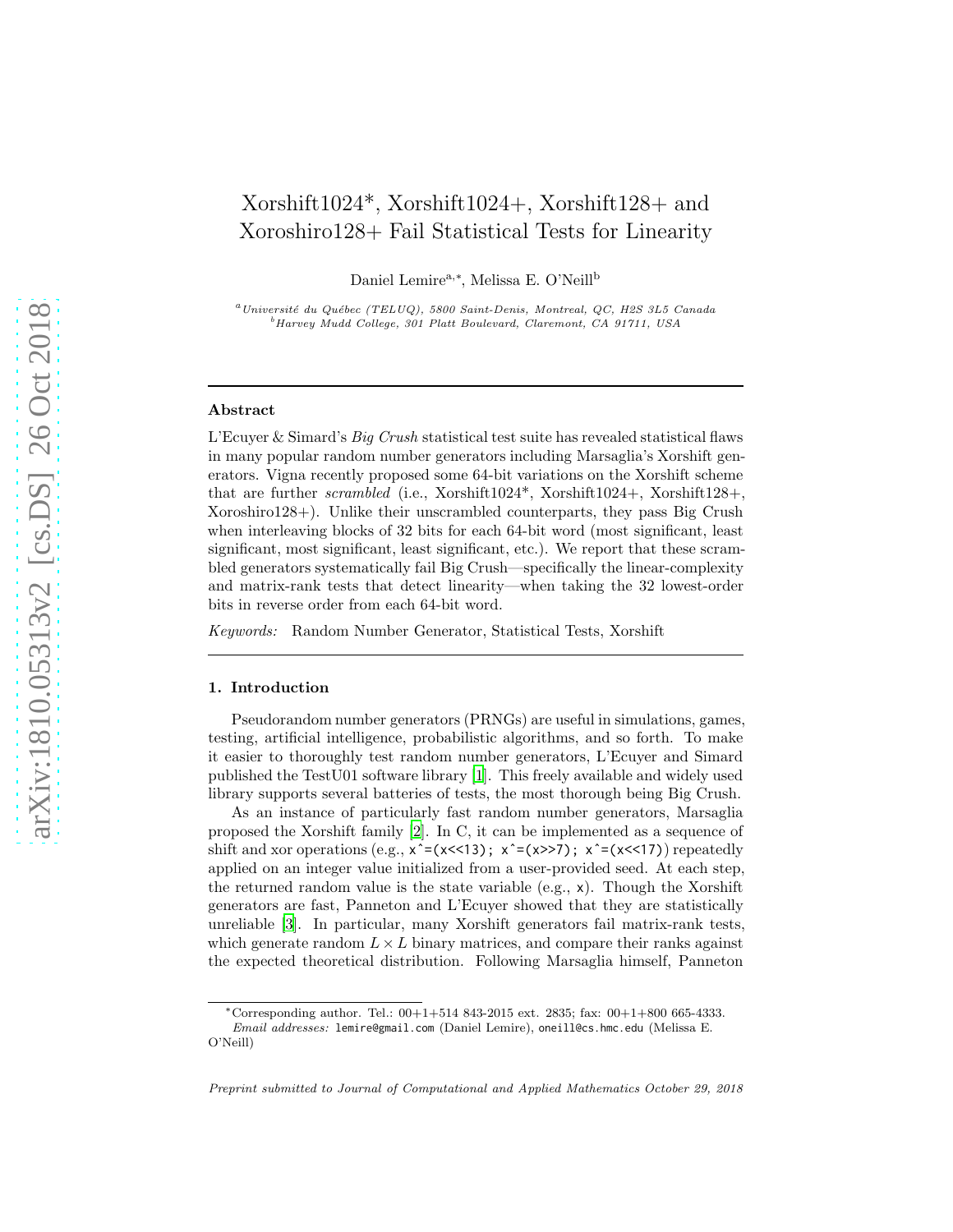and L'Ecuyer proposed that the Xorshift generators could be improved by combining them with other operations.

In this spirit, Vigna proposed a 64-bit alternative, xorshift $1024^*$  (see Fig. [1a\)](#page-2-0): he states that it passes Big Crush, even after reversing the bit order [\[4\]](#page-4-2). It combines a Xorshift generator with a multiplication. In a related attempt to improve the statistical properties of Xorshift generators, Saito and Matsumoto proposed the xorshift-add generator where two consecutive 32-bit outputs of a Xorshift generator are added together and returned as the random value [\[5\]](#page-4-3). They report that xorshift-add passes Big Crush. However, Vigna observes that if the bit order of the 32-bit random values is reversed (e.g.,  $\alpha$ xff444881 becomes 0x811222ff) before passing the results to Big Crush, the xorshift-add generator systematically fails [\[4](#page-4-2)] both matrix-rank and linear-complexity tests.

In further work, Vigna proposed xorshift128+ and xorshift1024+ (see Figs. [1b](#page-2-1) and [1c\)](#page-2-2), two new 64-bit generators that resemble Saito and Matsumoto's xorshiftadd in that they return the addition of two state values [\[6\]](#page-4-4). He again states that they pass Big Crush. However, unlike xorshift-add but like xorshift $1024^*$ , he adds that they pass Big Crush even with their bits reversed. A version of Vigna's xorshift128+ generator has been adopted by the V8 JavaScript engine used by the popular Chrome browser. V8 uses code identical to the function recommended by Vigna (Fig. [1c\)](#page-2-2), but where the constants 23, 18, 5 are replaced by the constants 23, 17, 26. In more recent work, Blackman and Vigna proposed xoroshiro128+ (see Fig. [1d\)](#page-2-3), presented as the successor of xorshift $128+$  [\[7\]](#page-4-5). We refer to these generators (xorshift $1024^*$ , xorshift $1024+$ , xorshift $128+$  and xoroshiro128+) as scrambled Xorshift generators, following Vigna's terminology.

These scrambled Xorshift generators output 64-bit integers. Ideally, a 64-bit PRNG should be tested with a 64-bit test suite; using a test suite designed for 32-bit PRNGs (or actually 31-bit PRNGs in the case of Big Crush) necessarily involves compomises. Vigna's approach was to interleave the least-significant 32 bits and most-significant 32 bits of each 64-bit output, thus each 64-bit output becomes two 32-bit outputs. This interleaving strategy may detect flaws in some 64-bit PRNGs, but it may also hide statistical weaknesses. Such an approach is useful but is *insufficient*. A more comprehensive strategy is to also test the most-significant and least-significant 32 bits separately. When we focus on the least-significant 32 bits, and, specifically, in the case where their bits are reversed, we find that the scrambled Xorshift generators systematically fail Big Crush.

## 2. Results

It is expected that even good generators could fail some tests, some of the time. We are only interested in decisive and systematic failures:

• We focus solely on tests failed with extreme p-values according to TestU01. By excluding mild failures (e.g.,  $p = 0.05$ ), we reduce the likelihood of false negatives.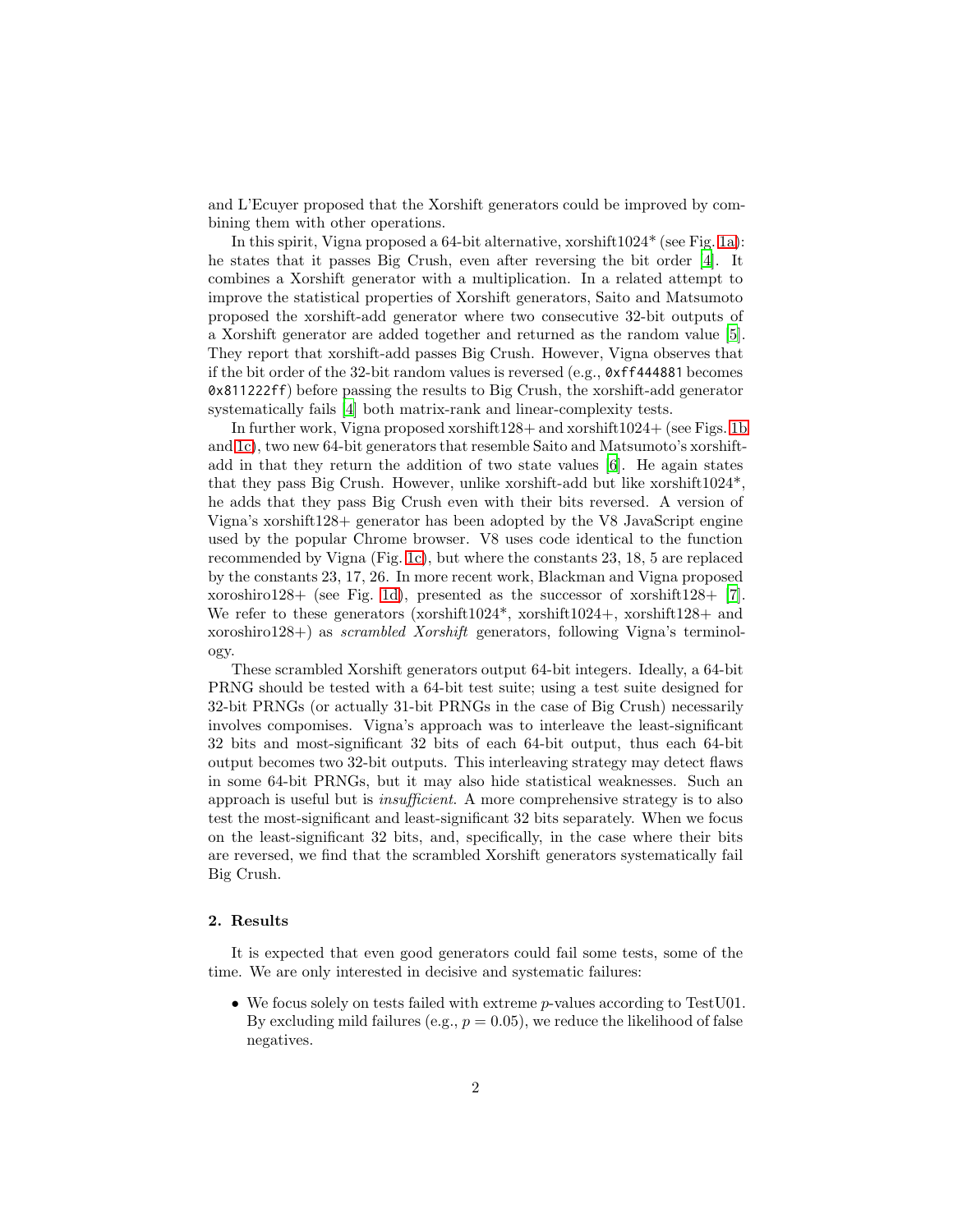```
uint64_t s[16];uint64_t s[16];int p;
int p;
                                                uint64_t xorshift1024plus(void) {
uint64_t mult = 0x106689D45497FDB5;uint64_t s0 = s[p];
uint64_t xorshift1024star (void) {
                                                  uint64_t s1 = s[p = (p + 1) & 15];
  uint64_t s0 = s[p];
                                                 uint64_t result = s0 + s1;<br>s1 ^= s1 << 31;
  uint64_t s1 = s[p = (p + 1) & 15];s[n] = s1 \le 31;<br>s[p] = s1 \hat{ } s0 \hat{ } (s1 >> 11)<br>(s0 >> 30);s[p] = s1s0
                                                           (s1 \gg 11)(50 \gg 30);return s[p] \times mult;return result;
\overline{\mathcal{E}}\rightarrow(a) xorshift1024*(b) xorshift1024+uint64_t s[2];uint64_t s[2];uint64_t rot1 (uint64_t x, int k) {
uint64_t xorshift128plus(void){
                                           return (x \ll k) | (x \gg (64 - k));uint64_t st = s[0];\mathcal{L}uint64 t s0 = s[1]:
                                          uint64 t xoroshiro128 (void) {
  uint64_t result = s0 + s1;
                                            uint64_t s0 = s[0];<br>uint64_t s1 = s[1];
  s[0] = s0;
  s1 \hat{ }=s1 << 23;
                                            uint64_t result = s0 + s1;
  s[1] = s1 \hat{ } s0s1 \t= s0;(50 \gt 5);(s1 \gg 18)s[0] = rot1(s0, 55) s1 (s1 << 14);
                                            s[1] = rot1(s1, 36);return result;
\overline{\mathbf{r}}return result;
                                          \mathcal{E}(c) xorshift128+
                                                         (d) xoroshiro128
```
<span id="page-2-3"></span><span id="page-2-2"></span>Figure 1: C functions defining the various scrambled Xorshift generators

• We only report failures that occur irrespective of the initial seed.

Thus we test the scrambled xorshift generators with one hundred different initial seeds (denoted by the variable s in Fig. 1). The generators under consideration require relatively long seeds (at least 16 bytes). To generate a sufficiently long seed (128 or 1024 bits), we produce a random integer with the Bash shell's internal RANDOM function as an initial seed for to the 64-bit SplitMix generator [8]. The SplitMix generator is called twice for the generators requiring 128-bit seeds and sixteen times for the generators requiring 1024-bit seeds. According to our tests, the 64-bit SplitMix generator passes Big Crush, even with the bit order reversed.

We use the latest version of TestU01 (version  $1.2.3$ ). We report the tests failed in Big Crush for each generator in Table 1; we only report tests that failed for all one hundred different seeds. All scrambled generators fail the linearcomplexity tests (LinearComp). The 128-bit xorshift  $\pm$  generators additionally fail the matrix-rank tests (MatrixRank) for both  $L = 1000$  and  $L = 5000$ . All matrix-rank tests fail with a p-value smaller than  $10^{-100}$ , all linear-complexity tests fail with a p-value greater than or equal to  $1-10^{-15}$ , except for one seeding of xorshift128+, where we observed a p-value of  $1-4.3 \times 10^{-11}$ . Getting such extreme p-values for one hundred different seeds indicates a systematic failure. There are many more minor, nonsystematic failures (e.g., 33 for xorshift  $128+$ ) that might require further analysis [9]. To ease reproducibility, both our scripts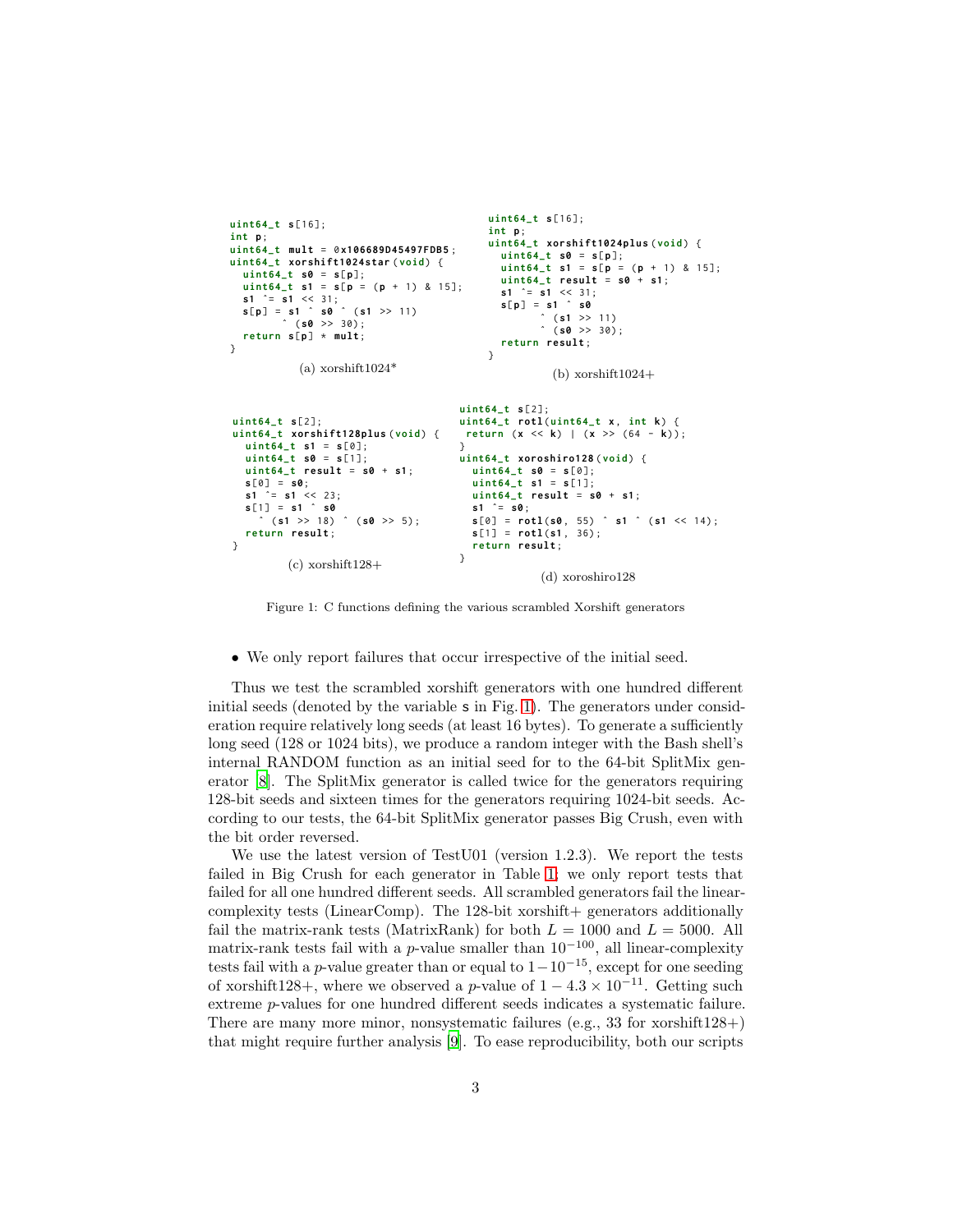<span id="page-3-1"></span>

| xorshift $1024*$<br>LinearComp<br>$x$ orshift $1024+$<br>LinearComp<br>$x$ orshift $128+$<br>LinearComp, MatrixRank<br>$x$ orshift $128 + (v8)$<br>LinearComp, MatrixRank | Scrambled 64-bit XorShift | Failed 32-bit Big Crush tests |
|---------------------------------------------------------------------------------------------------------------------------------------------------------------------------|---------------------------|-------------------------------|
|                                                                                                                                                                           | xoroshiro128              | LinearComp, MatrixRank        |

Table 1: Tests failed systematically by the least significant 32 bits in reversed bit order.

and results are freely available online.<sup>[1](#page-3-2)</sup>

### 3. Conclusion

The least significant 32 bits of the 64-bit scrambled xorshift generators (xorshift1024\*, xorshift1024+, xorshift128+ and xoroshiro128+) systematically fail Big Crush. In particular, all fail the linear-complexity tests. These scrambled xorshift generators are derived from Marsaglia's xorshift generators which also systematically fail these tests [\[1](#page-3-0)].

Panneton et al. [\[10\]](#page-4-8) note that PRNG schemes based on linear recurrences modulo 2—which includes xorshift schemes with simple output functions—can expect to see detectable linear dependencies in tests such as the matrix-rank test [\[11\]](#page-4-9) and the linear-complexity tests [\[12](#page-4-10)], so the failures we report are unsurprising. Panneton et al. also note that although these problems are an issue for some applications, for many applications they would go unnoticed. Thus readers should not assume that failing some statistical tests renders a PRNG scheme worthless. But it is useful to note that there are multiple PRNG schemes available that do not fail any currently available statistical tests and thus do not require weighing whether detectable linearity is a problem for a particular use case or not [\[1\]](#page-3-0).

Mirroring a related recommendation by Press et al. [\[13\]](#page-4-11), Vigna argued that TestU01 should always be applied on the reversed generators [\[4](#page-4-2)] to address the problem of linearity issues in the low-order bits of a PRNG going undetected. Moreover, our own results suggest that when assessing a 64-bit generator with TestU01, thorough testing requires us to test the least significant 32 bits separately from the most significant 32 bits, otherwise statistical issues issues may likewise go undetected.

# References

<span id="page-3-0"></span>[1] P. L'Ecuyer, R. Simard, TestU01: A C Library for Empirical Testing of Random Number Generators, ACM Trans. Math. Softw. 33 (2007) 22:1– 22:40.

<span id="page-3-2"></span><sup>1</sup>See <https://github.com/lemire/testingRNG>.